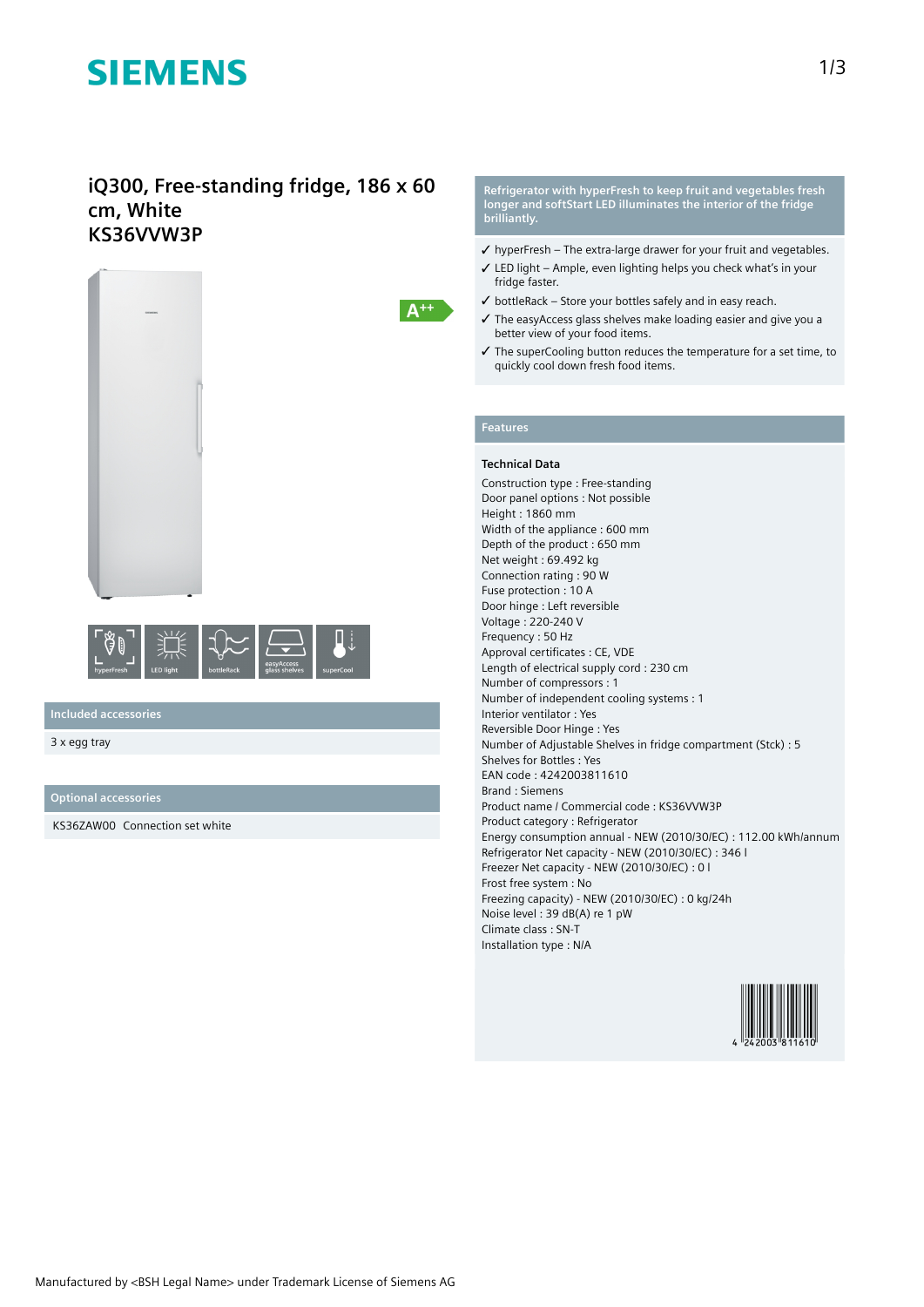# **SIEMENS**

## iQ300, Free-standing fridge, 186 x 60 **c m , W h i t e K S 3 6 VV W 3 P**

#### **Features**

#### Performance and Consumption

- Energy consumption: 112 kWh kWh/yr.
- Total net capacity: 346 I litres
- Noise level dB(A) re 1 pW: 39

#### Design features

- White doors and white side panels
- · Plastic vertical door handle
- Left hinged, door reversible
- Electronic control (LED chain)

### Food freshness system

• Interior ventilator

#### **Key features - Fridge section**

- 1 hyperFresh box with integrated humidity control
- 
- ●● Bright interior LED fridge light
- ●<br>● Bottle rack
- Super Cooling: automatic deactivation
- 7 removable safety glass shelves of which 5 are easy pull out
- 2 large door shelf, 2 small door shelf
- 1 dairy compartment in door
- Automatic defrost in fridge section

#### Included accessories

• 3 x egg tray

#### Dimension and installation

- $\bullet$  Height adjustable front feet
- Climate class SN-T (suitable for ambient temperatures between 10 to 43°C)
- 220 240 V
- Dimensions: 186 cm H x 60 cm W x 65 cm D
- Based on the results of the standard 24-hour test. Actual consumption depends on usage/position of the applianc e .
- To achieve the declared energy consumption, the attached distanceholders have to be used. As a result, the appliance depth increases by about 3.5 cm. The appliance used without the distance holder is fully functional, but has a slightly higher energy consumption.